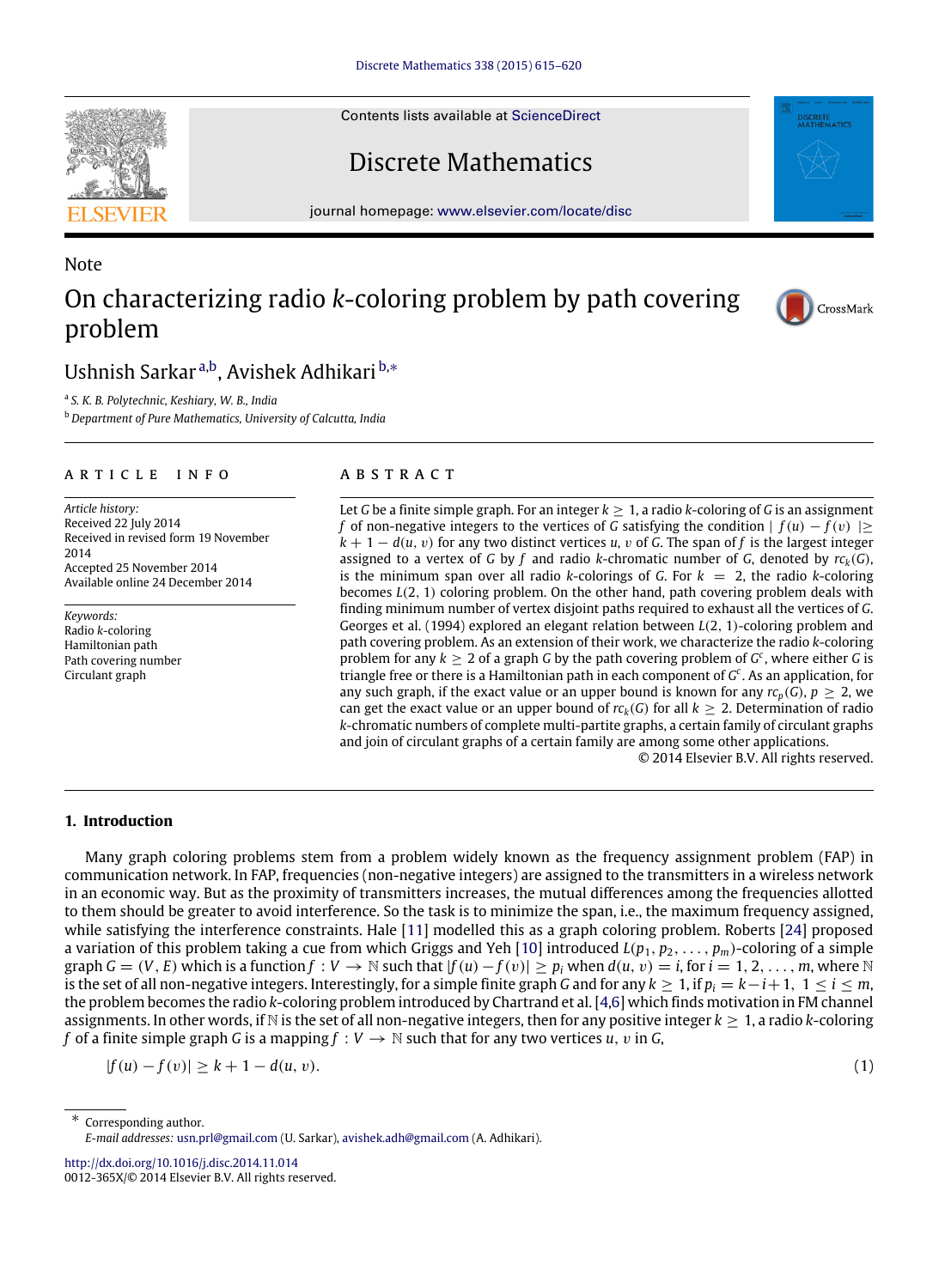The span of a radio *k*-coloring *f*, denoted by span(*f*), is (max<sub>v∈</sub> $V$  *f*(*v*) – min<sub>v∈</sub> $V$  *f*(*v*)) and the *radio k*-chromatic number of *G*, denoted by  $rc_k(G)$  is defined as min<sub>f</sub> { $span(f)$  : *f* is a radio k-coloring of G}. Without loss of generality, we shall assume  $\min_{v \in V} f(v) = 0$  for any radio *k*-coloring *f* on *G*. Any radio *k*-coloring *f* on *G* with span  $r c_k(G)$  is referred as  $r c_k(G)$ -coloring or simply  $rc_k$ -coloring (when there is no confusion regarding the underlying graph).

So far radio *k*-coloring of graphs has been studied for  $k > 2 \cdot diam(G) - 2$ ,  $k = diam(G)$ ,  $k = diam(G) - 1$ ,  $k = diam(G) - 2$ ,  $k = 3, k = 2$ . For  $k = \text{diam}(G)$ ,  $k = \text{diam}(G) - 1$  and  $k = \text{diam}(G) - 2$ , the radio *k*-coloring is referred as *radio coloring*, *antipodal coloring* and *near-antipodal coloring* respectively while the corresponding radio *k*-chromatic numbers are known as *radio number*, *antipodal number* and *near-antipodal number* of *G* respectively. When *k* = 2, the problem reduces to the *L*(2, 1)-coloring problem introduced by Griggs and Yeh [\[10\]](#page-5-2). Note that  $rc_2(G)$  is sometimes denoted as  $\lambda_{2,1}(G)$  or  $\lambda(G)$ .

On the other hand, a *path covering* of a graph *G* is a set of vertex disjoint paths through all the vertices of *G*. A path covering of minimum cardinality of *G* is called a *minimum path covering* of *G* and its size is called the *path covering number* of *G*, denoted by *c*(*G*). Finding a minimum path covering has applications in establishing ring protocols, codes optimization and mapping parallel programs to parallel architectures [\[1](#page-5-5)[,2](#page-5-6)[,22,](#page-5-7)[23\]](#page-5-8).

#### **2. Previous works**

So far, the radio *k*-chromatic numbers are known for very few families of graphs for specified values of *k*. Chartrand et al. [\[4,](#page-5-3)[5\]](#page-5-9) studied the radio numbers of paths and cycles while Liu and Zhu [\[21\]](#page-5-10) obtained their exact values. The radio *k*-chromatic number of path *P<sup>n</sup>* has been obtained in [\[21](#page-5-10)[,13,](#page-5-11)[15\]](#page-5-12) for *k* = *n*−1, *n*−2, *n*−3 respectively. Kola and Panigrahi [\[16\]](#page-5-13) have determined *rcn*−4(*Pn*) for an odd integer *n*. Liu generalized the results for paths to spider, i.e., trees with at most one vertex of degree greater than two, and obtained exact radio numbers in some specific cases [\[18\]](#page-5-14). Li et al. determined the radio number of a complete m-ary tree in [\[17\]](#page-5-15). Khennoufa et al. in [\[14\]](#page-5-16) determined the radio number and the antipodal number of any hypercube by using generalized binary Gray codes. Moreover for hypercubes, upper bounds and lower bounds for radio *k*-chromatic numbers when *k* ≥ 2 and their exact values when *k* ≥ 2·diameter−2 were obtained in [\[12\]](#page-5-17). Liu et al. in [\[19,](#page-5-18)[20\]](#page-5-19) studied radio numbers of squares of cycles and paths respectively. For powers of cycles i.e. *C r n* , Saha et al. obtained antipodal numbers for some values of *n* and *r* and bounds for the remaining cases [\[25\]](#page-5-20).

It may be perceived that finding radio *k*-chromatic numbers, for any  $k \geq 2$ , even for paths, cycles and their powers is a challenging task. Since almost all graphs are asymmetric (i.e. its automorphism group is the identity group) [\[9\]](#page-5-21), finding radio *k*-chromatic number for general graphs for any  $k \ge 2$  is arguably a much more difficult job. Even in the literature, up to the best of our knowledge, there is no theoretical upper bound of  $r c_k(G)$  for any graph *G* and for any  $k \geq 3$ . For any graph *G*, it was proved in [\[3\]](#page-5-22) that  $rc_2(G) \leq \Delta^2 + \Delta$  and conjectured in [\[10\]](#page-5-2) that  $rc_2(G) \leq \Delta^2$ ,  $\Delta$  being the maximum degree in *G*.

#### **3. Our contributions**

In [\[8\]](#page-5-23), Georges et al. investigated the relationship between  $rc_2(G)$  and  $c(G^c)$ , where  $G^c$  is the complement of the graph  $G$ , and established the following beautiful results. In that paper,  $rc_2(G)$  was denoted by  $\lambda(G)$ .

**Theorem 3.1** (*[\[8\]](#page-5-23)*)**.** *Let G be a graph with n vertices.*

(i)  $\lambda(G) \leq (n-1)$  *if and only if*  $c(G^c) = 1$ *.* 

(ii) Let r be an integer,  $r \geq 2$ . Then  $\lambda(G) = n + r - 2$  if and only if  $c(G^c) = r$ .

Let  $\beta^*$  be the collection of all finite simple graphs. Let  $\beta_1$  and  $\beta_2$  be two families of graphs defined by  $\beta_1 = \{G \in \beta^* | G \}$ *G* is triangle free} and  $g_2 = \{G \in \mathcal{G}^* |$  each component in  $G^c$  has a Hamiltonian path}. In this paper we extend the above result for any  $k \ge 2$  and for any graph which is either in  $\mathcal{G}_1$  or in  $\mathcal{G}_2$ . In fact we have obtained an upper bound for  $r c_k(G)$ in terms of  $c(G^c)$  for any graph *G*, where  $G^c$  is the complement of the graph *G*. For a graph  $G \in \mathcal{G}_1 \cup \mathcal{G}_2$  and for  $k \geq 2$ , we show this upper bound to be a characterization for the existence of a Hamiltonian path in *G<sup>c</sup>* and otherwise, i.e., if there is no Hamiltonian path in  $G^c$ , we then obtain a closed formula for  $rc_k(G)$ . Consequently for any graph  $G$  in  $\mathcal{G}_1\cup\mathcal{G}_2$ , if the exact value or an upper bound is known for any  $rc_p(G)$ ,  $p > 2$ , we can get the exact value or an upper bound of  $rc_k(G)$  for all *k* ≥ 2. Other applications include determining radio *k*-chromatic numbers of complete multi-partite graphs, certain family of circulant graphs and join of circulant graphs of a certain family.

# **4. Preliminaries**

Throughout this paper, unless otherwise stated, graphs are taken as finite and simple with at least two vertices. Let *L* be a  $rc_k$ -coloring on a graph  $G = (V, E)$ . An integer  $i \in \{0, 1, ..., rc_k(G)\}$  is a hole in L if i is not assigned to any vertex of G by L. Let  $L_i^k(G) = \{v \in V | L(v) = i\}$  and  $l_i^k(G) = | L_i^k(G)|$ . We replace  $L_i^k(G)$  by  $L_i$  and  $l_i^k(G)$  by  $l_i$  if there is no confusion regarding G and k. For a fixed k, the vertices of  $L_i^k$  are represented by  $v_j^{i(k)}$  (or  $v_j^i$  when there is no confusion regarding k),  $1\leq j\leq l_i$ , and if  $l_i=1$ , we replace  $v_j^{i(k)}$  by  $v^{i(k)}$  (or simply  $v_j^i$  by  $v^i$  if there is no confusion regarding k). In a  $rc_k$ -coloring L on G, a color i is referred as a multiple color if *l<sup>i</sup>* ≥ 2.

For definitions of Hamiltonian path, connectivity and independence number of a graph and disjoint union and join of two graphs, the reader is referred to [\[26\]](#page-5-24). Note that connectivity and independence number of a graph *G* and disjoint union and join of two graphs *G*, *H* are denoted by  $\kappa$  (*G*),  $\alpha$  (*G*), *G* + *H* and *G*  $\vee$  *H* respectively. The reader is further referred to [\[9\]](#page-5-21)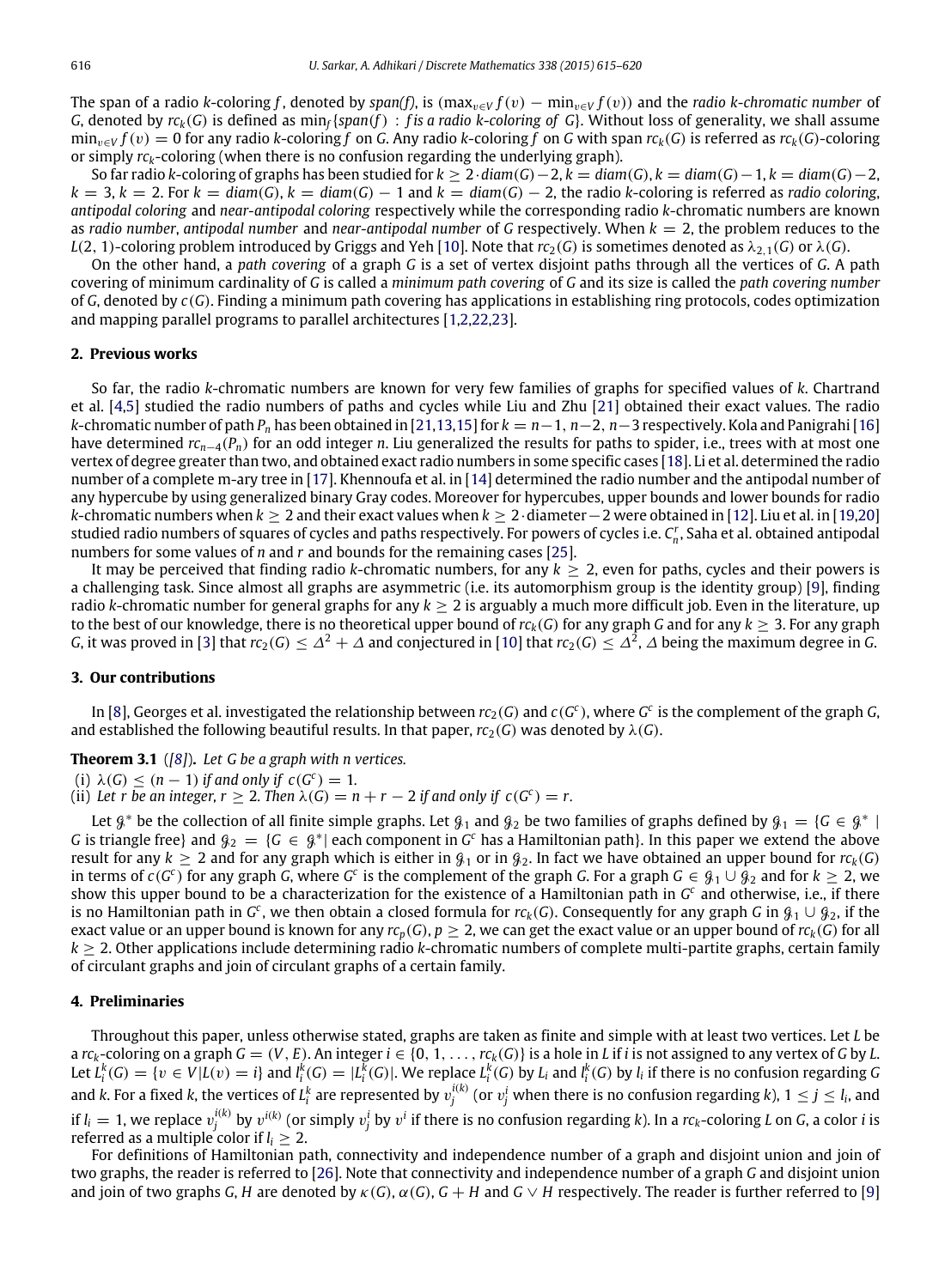for definition of circulant graph of order *n* and connection set *S* which has been denoted here by *Cay*(Z*n*, *S*). The complete graph, cycle and path with *n* vertices are denoted as *Kn*, *C<sup>n</sup>* and *P<sup>n</sup>* respectively.

<span id="page-2-4"></span>We state the following two results without proof which will play important role in proving our main results.

**Lemma 4.1** ( $[26]$ ). A graph G has a Hamiltonian path if and only if the graph G  $\vee$  K<sub>1</sub> has a Hamiltonian cycle.

<span id="page-2-3"></span>**Theorem 4.1** (*[\[7\]](#page-5-25)*). *If*  $\kappa(G) > \alpha(G)$ , then G has a Hamiltonian cycle (unless  $G = K_2$ ).

### **5. Preparatory results**

We develop some lemmas and theorems which are important to establish our main results. The following lemma gives the maximum number of consecutive holes in a *rck*-coloring on *G*.

**Lemma 5.1.** *Let L be a rck-coloring of a graph G. Then L cannot have k consecutive holes.*

**Proof.** If possible, let *i*, *i* + 1, *i* + 2, . . . , *i* + *k* − 1 be *k* consecutive holes. Define a new radio *k*-coloring  $\hat{L}$  given by

 $\hat{L}(u) = \begin{cases} L(u), & \text{if } L(u) \leq i - 1 \\ L(u) - 1 & \text{if } L(u) > i + k \end{cases}$ *L*(*u*) – 1, if  $L(u) \ge i + k$ .

Note that for any vertex  $x \in A = \{u \in V(G) : \hat{L}(u) \leq i - 1\}$  and any vertex  $y \in B = \{u \in V(G) : \hat{L}(u) \geq i + k - 1\}$ *<sup>L</sup>*ˆ(*y*)−*L*ˆ(*x*) ≥ *<sup>k</sup>*. Also as *<sup>L</sup>* is a proper radio *<sup>k</sup>*-coloring, *<sup>L</sup>*ˆ is also a proper radio *<sup>k</sup>*-coloring with span *rck*−1, a contradiction.

<span id="page-2-0"></span>**Lemma 5.2.** Let L be a rc<sub>k</sub>-coloring of a graph  $G = (V, E)$ , for  $k > 2$ . Let u, v be two distinct vertices of G such that  $u \in L_i$  and  $v \in L_j$ . If  $0 \leq |i - j| \leq k - 1$ , then u and v are adjacent in  $G^c$  and if  $0 \leq |i - j| \leq k - 2$ , then for any vertex  $w \in V \setminus \{u, v\}$ , w *is adjacent to either of u,* v *in G<sup>c</sup> .*

**Proof.** Let  $|L(u) - L(v)| = |i - j| \leq k - 1$ . Then  $d(u, v) \geq 2$  in *G*. So *u* and *v* are adjacent in *G*<sup>*c*</sup>.

*Let*  $|L(u) - L(v)| = |i - j| \le k - 2$ . Then  $d(u, v) \ge 3$  in *G*. If possible let ∃  $w \in V(G) \setminus \{u, v\}$  which is adjacent to neither of *u* and *v* in  $G^c$ . Then  $d(u, v) = 2$  in *G*, a contradiction.  $\square$ 

<span id="page-2-2"></span>**Theorem 5.1.** *Let G be a graph of order n and L be a rck-coloring of G* (*k* ≥ 2) *with rck*(*G*) ≤ (*n*−1)(*k*−1)*. Then G<sup>c</sup> is connected.*

**Proof.** We consider two cases.

*Case* I: Let *L* have a multiple color, say, *i*. Then there are two vertices *u*, *v* ( $u \neq v$ ) in *L*<sub>i</sub>. Therefore, by [Lemma 5.2,](#page-2-0) *G*<sup>c</sup> is connected.

*Case* II: Let *L* have no multiple color. Let  $\rho_L$  be the number of holes in *L*. Then  $r c_k = n + \rho_L - 1$ . Therefore  $n + \rho_L - 1 \leq$  $(n-1)(k-1)$ , i.e.  $\rho_I < (n-1)(k-2)$ .

If any two successive colors *i, j* have exactly (*k* − 2) successive holes between them then  $|i-j|=k-1,$  implying  $v^i$  and  $v^j$  are adjacent in *G*<sup>c</sup>. Thus we get a path *P* in *G*<sup>c</sup> given by *P* :  $v^0$ ,  $v^{k-1}$ ,  $v^{2k-2}$ , ...,  $v^{(n-1)(k-1)}$ . Hence *G*<sup>c</sup> is connected.

Otherwise, there are successive colors *i*, *j* having at most (*k* − 3) holes between them i.e., 0 ≤ |*i* − *j*| ≤ *k* − 2. Then by [Lemma 5.2,](#page-2-0) we have  $G^c$  is connected.  $\Box$ 

<span id="page-2-5"></span>Now we investigate the connectedness of  $G^c$  if  $rc_k(G) > (n-1)(k-1)$  for  $k \geq 2$ .

**Theorem 5.2.** Let G be a simple graph of order n and L be a rc<sub>k</sub>-coloring of G ( $k \ge 2$ ) with  $rc_k(G) = (n-1)(k-1) + t$ ,  $t \ge 1$ . *Then G<sup>c</sup> has at most t* + 1 *components.* 

**Proof.** If possible, let *G*<sup>c</sup> have *m* components with  $m \ge t+2$  and let the components of *G*<sup>c</sup> be  $H_1, H_2, \ldots, H_m$ . Clearly then  $G = H_1^c \vee H_2^c \vee \cdots \vee H_m^c$ .

Also, each vertex of  $H_i^c$  is adjacent to each vertex of  $H_j^c$   $(i\neq j)$  in  $G$ . Note that any two vertices of  $G$  are at most two distance apart.

Therefore colors of any two vertices in  $H_i^c$  must differ by at least ( $k-1$ ), for every *i*. Also colors of any vertex of  $H_i^c$  and any vertex of  $H_j^c$  ( $i \neq j$ ) must differ by at least *k*. Moreover all the vertices must receive distinct colors. Hence we should have  $rc_k(G) \geq (n-1)(k-1) + t + 1$ , a contradiction.  $\square$ 

#### **6. General upper bound**

The following theorem provides a general upper bound for *rck*(*G*) in terms of the number of vertices, *k* and the path covering number of the complement graph, i.e., *c*(*G c* ).

<span id="page-2-1"></span>**Theorem 6.1.** Let G be a graph with  $c(G^c) = r$ . Then for any  $k \geq 2$ ,  $rc_k(G) \leq n(k-1) + r - k$ .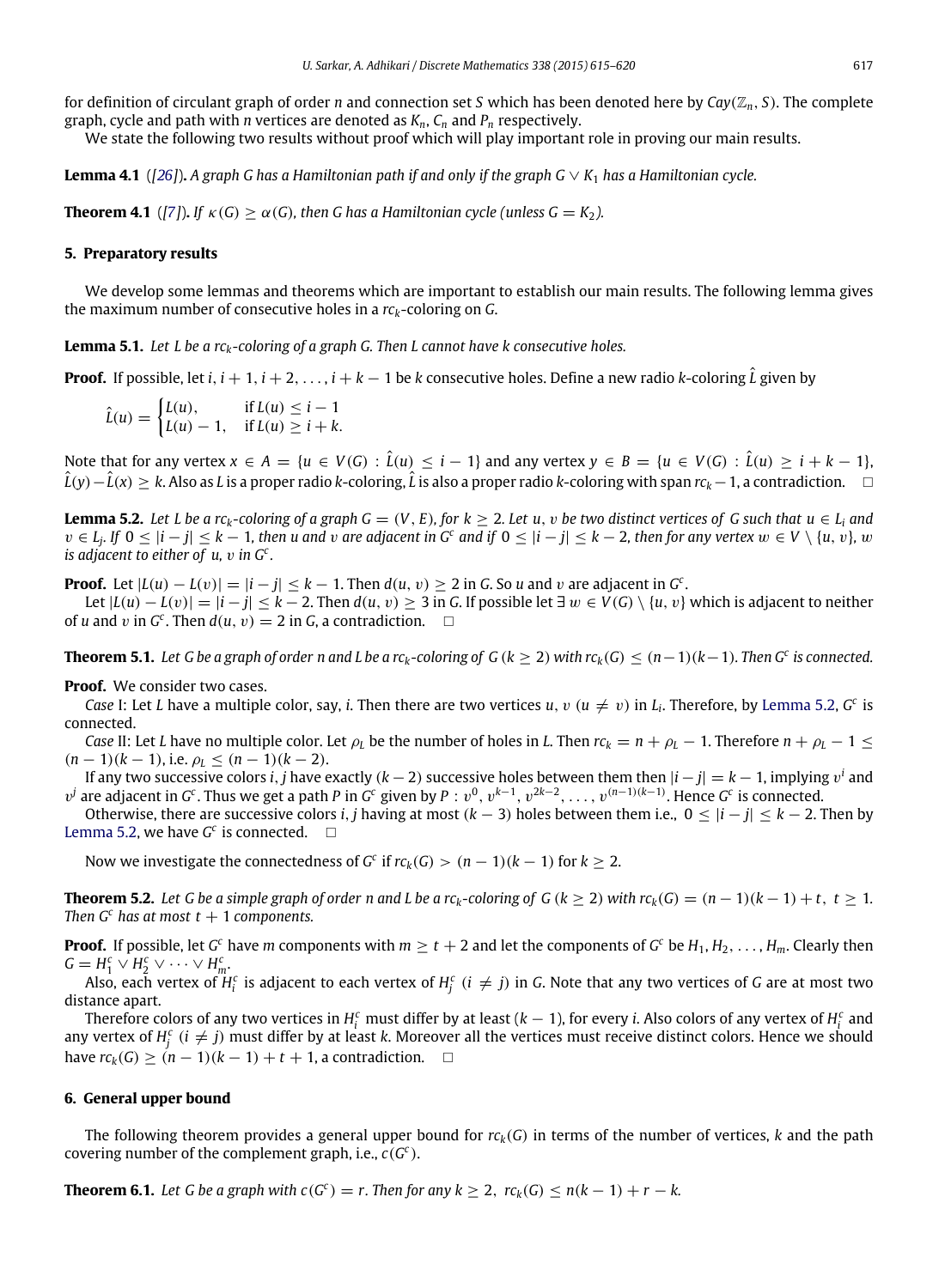**Proof.** Let  $P_1, P_2, \ldots, P_r$  be the disjoint paths covering the vertices of  $G^c$ . Let  $p_i$  be the number of vertices of  $P_i$ . Also we denote the *j*-th vertex (1  $\le$  *j*  $\le$  *p*<sub>*i*</sub>) of the *i*-th path (1  $\le$  *i*  $\le$  *r*) as  $x_j^i$ .

Note that any two consecutive vertices in a path *P<sup>i</sup>* are not adjacent in *G*. Again, any end vertex of *P<sup>i</sup>* is not adjacent to any end vertex of  $P_j$  in  $G^c$ , for  $i\neq j$ , and hence they are adjacent in  $G$ , because otherwise this would reduce the size of minimum path covering of *G c* , a contradiction. Therefore colors of any two consecutive vertices in a path *P<sup>i</sup>* should differ by at least (*k*−1). Also, colors of end vertices of any two different covering paths should differ by at least *k*. Regarding these constraints, we define a radio *k*-coloring *L* of *G* as  $L(x_j^i) = ( \sum_{t=1}^{i-1} p_t - i + j)(k - 1) + (i - 1)k$ .

Thus we obtain span(L) =  $(n-r)(k-1) + (r-1)k = n(k-1) + r - k$ . Hence for  $k \ge 2$ ,  $rc_k(G) \le n(k-1) + r - k$ .  $\Box$ 

**Remark 6.1.** We will see later [\(Corollaries 8.4](#page-4-0) and [8.5\)](#page-4-1) that for any *k* ≥ 2, the upper bound is attained when *G* is a complete multi-partite graph.

#### **7. Characterizing radio** *k***-chromatic number by path covering number**

### *7.1. For triangle free graph G*

The following theorem establishes an upper bound for *rck*(*G*) obtained in [Theorem 6.1](#page-2-1) as a necessary and sufficient condition for having a Hamiltonian path in  $G^c$ , if  $G \in \mathcal{G}_1$ .

<span id="page-3-0"></span>**Theorem 7.1.** Let G be a triangle-free graph with n vertices. Then for any  $k ≥ 2$ ,  $rc_k(G) ≤ (n − 1)(k − 1)$  if and only if  $G^c$  has *a Hamiltonian path.*

**Proof.** Let *G*<sup>c</sup> have a Hamiltonian path. So by [Theorem 6.1,](#page-2-1)  $rc_k(G) \leq (n-1)(k-1)$ .

Conversely let  $rc_k(G) \leq (n-1)(k-1)$ . Then by [Theorem 5.1,](#page-2-2)  $G^c$  is connected. Therefore  $\kappa(G^c \vee K_1) \geq 2$ . Since *G* is triangle-free, therefore  $\alpha(G^c)\leq 2$  and so  $\alpha(G^c\vee K_1)\leq 2.$  Therefore  $\kappa(G^c\vee K_1)\geq \alpha(G^c\vee K_1).$  So  $G^c\vee K_1$  has a Hamiltonian cycle, by [Theorem 4.1](#page-2-3) and hence by [Lemma 4.1,](#page-2-4) *G <sup>c</sup>* has a Hamiltonian path.

<span id="page-3-1"></span>The next theorem provides a closed formula for  $rc_k(G)$  when  $G^c$  has no Hamiltonian path and  $G \in \mathcal{G}_1$ .

**Theorem 7.2.** Let G be a triangle-free graph with n vertices. Then for any  $k > 2$ ,  $rc_k(G) = n(k-1) + r - k$  if and only if  $c(G^c) = r$ , when  $r \geq 2$ .

**Proof.** We shall prove the result by induction on *r*. We first prove this for  $r = 2$ .

Let  $c(G^c) = 2$ . Since  $G \in \mathcal{G}_1$  and  $c(G^c) > 1$ , by [Theorem 7.1,](#page-3-0)  $rc_k(G) \ge (n-1)(k-1) + 1$ , i.e.,  $rc_k(G) \ge n(k-1) + 2 - k$ . By [Theorem 6.1,](#page-2-1)  $rc_k(G)$  ≤  $n(k-1) + 2 - k$ . Hence  $rc_k(G) = n(k-1) + 2 - k$ .

Conversely let  $rc_k(G) = n(k-1) + 2 - k$ . Then  $rc_k(G) > (n-1)(k-1)$ . So,  $c(G^c) \ge 2$ , by [Theorem 7.1.](#page-3-0) We construct a new graph *H* from *G* by introducing a new vertex *x* in such a way that  $V(H) = V(G) \cup \{x\}$  and  $E(H) = E(G)$ .

Note that  $rc_k(H) = rc_k(G) = n(k-1) + 2 - k < n(k-1)$ , since  $k > 2$ .

Since *G* is triangle-free, so is *H*. Also *H* is a graph with *n* + 1 vertices. Therefore by [Theorem 7.1,](#page-3-0) *H <sup>c</sup>* has a Hamiltonian path and hence  $c(G^c) \leq 2$ . Thus  $c(G^c) = 2$ .

Hence for any  $k \ge 2$ ,  $rc_k(G) = n(k-1) + 2 - k$  if and only if  $c(G^c) = 2$ .

We assume that for any triangle-free graph *G* and  $2 \le t \le m-1$ ,  $rc_k(G) = n(k-1) + t - k$  if and only if  $c(G^c) = t$ , when  $k \geq 2$ . We shall show that the hypothesis holds for  $t = m$ .

Let  $c(G^c) = m$ . Then  $rc_k(G) \ge n(k-1) + m - k$ , because otherwise we would have  $rc_k(G) = n(k-1) + t - k$ , for some *t* satisfying  $2 \le t \le m - 1$  which would imply  $2 \le c(G^c) \le m - 1$  by the induction hypothesis, a contradiction. By  $Theorem 6.1,  $rc_k(G) \leq n(k-1) + m - k$ . Hence  $rc_k(G) = n(k-1) + m - k$ .$  $Theorem 6.1,  $rc_k(G) \leq n(k-1) + m - k$ . Hence  $rc_k(G) = n(k-1) + m - k$ .$ 

Conversely, let  $rc_k(G) = n(k-1) + m - k$ , for some triangle-free graph *G*, with  $k \ge 2$ . By the induction hypothesis,  $c(G^c) \geq m$ .

A new graph *H* is constructed from *G* by introducing  $(m - 1)$  new vertices  $x_1, x_2, \ldots, x_{m-1}$  such that  $V(H) = V(G) \cup$  ${x_1, x_2, \ldots, x_{m-1}}$  and  $E(H) = E(G)$ . So  $|V(H)| = n + m - 1$ .

Now for  $k \geq 2$  and  $m \geq 3$ ,

$$
rck(H) = rck(G) = n(k - 1) + m - k
$$
  
= (n + m - 2)(k - 1) + (m - 1)(2

$$
\leq \{(n+m-1)-1\}(k-1).
$$

So by [Theorem 7.1,](#page-3-0) *H <sup>c</sup>* has a Hamiltonian path. As *H <sup>c</sup>* has (*m* − 1) more vertices than *G* which is an induced subgraph of  $H, c(G^c) \leq m$ . Hence  $c(G^c) = m$ .  $\Box$ 

 $-k$ )

#### *7.2. For graph G with a Hamiltonian path in every component of G<sup>c</sup>*

We shall prove the results similar to the above subsection for graphs belonging to  $\mathcal{G}_2$ .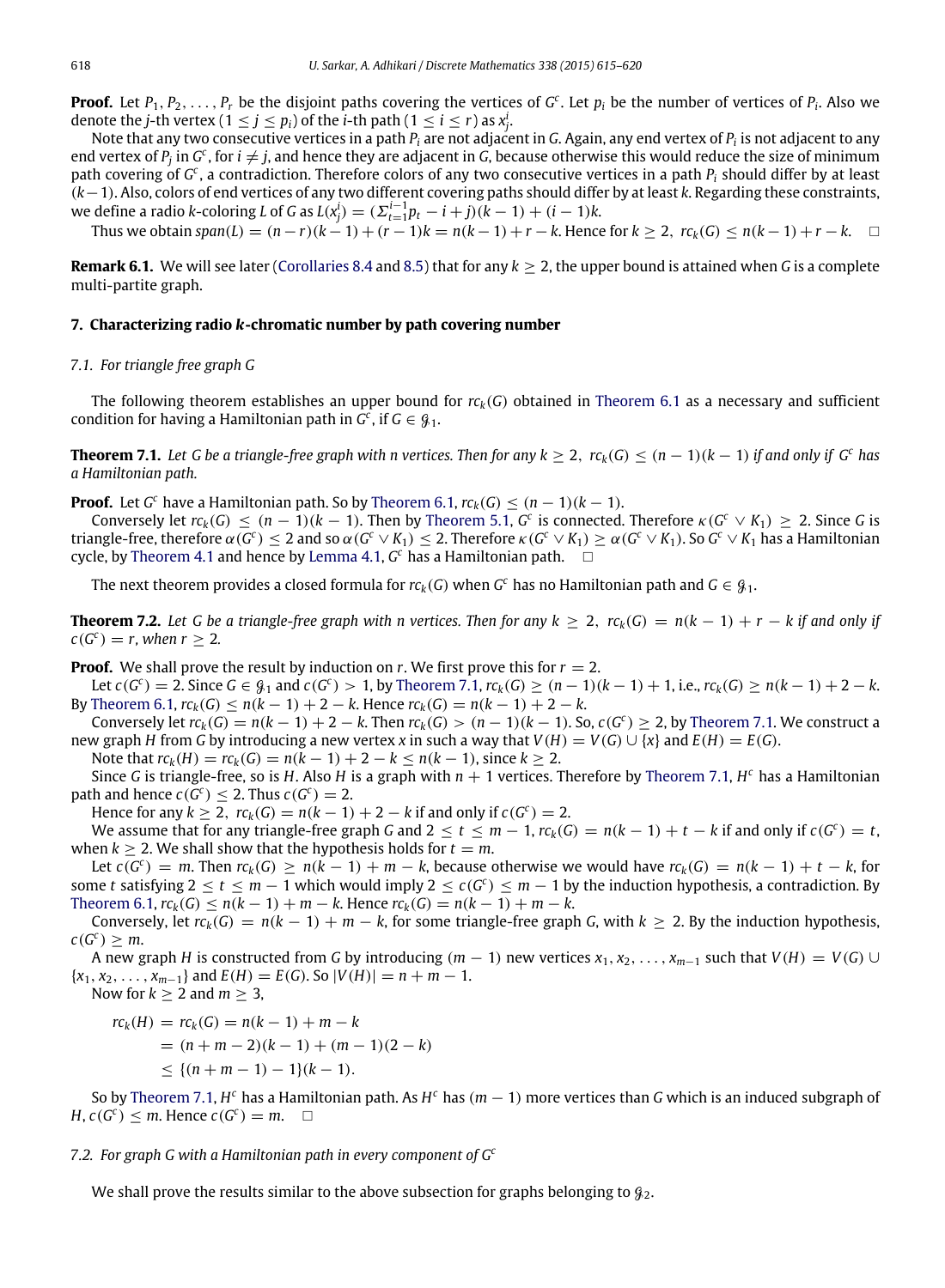<span id="page-4-2"></span>**Theorem 7.3.** Let  $G \in \mathcal{G}_2$  be a graph with n vertices. Then for any  $k > 2$ ,  $rc_k(G) < (n-1)(k-1)$  if and only if  $G^c$  has a *Hamiltonian path.*

**Proof.** If *G*<sup>c</sup> has a Hamiltonian path, by [Theorem 6.1,](#page-2-1) we have  $rc_k(G) \leq (n-1)(k-1)$ .

Conversely, let  $rc_k(G) \leq (n-1)(k-1)$ . Then by [Theorem 5.1,](#page-2-2)  $G^c$  is connected and hence has a Hamiltonian path as  $G \in \mathcal{G}_2$ .  $\square$ 

**Remark 7.1.** In [Theorems 7.1](#page-3-0) and [7.3,](#page-4-2) an upper bound for *rck*(*G*) is proved to be a necessary and sufficient condition for the existence of a Hamiltonian path in  $G^c$  when  $G \in G_1 \cup G_2$ . Now for any  $G \in G_1 \cup G_2$  with diameter 2 and a Hamiltonian path in  $G^c$ , this upper bound is attained for  $k = 2$  (see Corollary 4.2 of [\[8\]](#page-5-23)).

<span id="page-4-3"></span>**Theorem 7.4.** Let G ∈  $\mathcal{G}_2$  be a graph with n vertices. Then for any  $k ≥ 2$ ,  $rc_k(G) = n(k-1) + r - k$  if and only if  $c(G^c) = r$ , *when*  $r > 2$ *.* 

**Proof.** We prove this theorem by induction on *r*.

Let  $r = 2$ . Then  $rc_k(G) \le (n - 1)(k - 1) + 1$  by using [Theorem 6.1.](#page-2-1)

Note that if  $r c_k(G) \leq (n-1)(k-1)$ , then we would have  $r = 1$ , by [Theorem 7.3,](#page-4-2) a contradiction. Therefore  $rc_k(G) > (n-1)(k-1) + 1$ . Hence  $rc_k(G) = (n-1)(k-1) + 1$ , i.e.,  $rc_k(G) = n(k-1) + 2 - k$ .

Conversely, let  $rc_k(G) = n(k-1) + 2 - k$ . Then by [Theorem 7.3,](#page-4-2)  $c(G^c) \ge 2$ . But by [Theorem 5.2](#page-2-5) and noting that  $G \in \mathcal{G}_2$ ,  $c(G^c) \leq 2$ . Hence  $c(G^c) = 2$ .

Now assume that for  $2 \le r \le m$ ,  $rc_k(G) = n(k-1) + r - k$  if and only if  $c(G^c) = r$ .

Let  $H \in \mathcal{G}_2$  be a graph with *n* vertices such that  $c(H^c) = m + 1$ . Then  $rc_k(H) \le n(k - 1) + m + 1 - k$  by [Theorem 6.1.](#page-2-1) Also  $rc_k(H) \ge n(k-1) + m + 1 - k$ , because otherwise by induction hypothesis,  $c(H^c) \le m$  as  $H \in \mathcal{G}_2$ , a contradiction.  $Hence \, rc_k(H) = n(k-1) + m + 1 - k.$ 

Conversely, let  $rc_k(H) = n(k-1)+m+1-k$ . Then by [Theorem 5.2](#page-2-5) and noting the fact that  $H \in \mathcal{G}_2$ , we have  $c(H^c) \leq m+1$ . But by induction hypothesis,  $c(H^c) < m+1$  would imply  $rc_k(H) \le n(k-1)+m-k$ , a contradiction. Hence  $c(H^c) = m+1$ .  $\Box$ 

# **8. Applications**

**Corollary 8.1.** Let  $G \in \mathcal{G}_1 \cup \mathcal{G}_2$  be a graph with n vertices. Then for any  $p \ge q \ge 2$ ,  $rc_p(G) \le (n-1)(p-1)$  if and only if  $rc_q(G) \leq (n-1)(q-1)$ .

**Proof.** By [Theorems 7.1](#page-3-0) and [7.3,](#page-4-2)  $rc_p(G) \leq (n-1)(p-1)$  implies  $G^c$  has a Hamiltonian path and again by Theorems 7.1 and [7.3,](#page-4-2)  $rc_q(G)$  ≤  $(n-1)(q-1)$ . □

**Corollary 8.2.** Let  $G \in \mathcal{G}_1 \cup \mathcal{G}_2$  be a graph with n vertices. Then for any  $p \ge q \ge 2$ ,  $rc_p(G) = n(p-1) + r - p$  if and only if  $rc_q(G) = n(q-1) + r - q$ , for  $r \geq 2$ .

**Proof.** By [Theorems 7.2](#page-3-1) and [7.4,](#page-4-3)  $rc_p(G) = n(p-1) + r - p$  implies  $c(G^c) = r$  and again by Theorems 7.2 and 7.4, *rc*<sub>*q*</sub>(*G*) = *n*(*q* − 1) + *r* − *q*, for *r* ≥ 2. □

**Corollary 8.3.** If for any triangle free graph  $G = (V, E)$  of order n,  $rc_k(G) = (n-1)(k-1) - t$ , for  $k \ge 2$ , and  $n \ge \lfloor \frac{t}{k-1} \rfloor + 1$ , then for every  $\lfloor \frac{t}{k-1} \rfloor$ -subset S of V, the subgraph of G<sup>c</sup> induced by V  $\setminus$  S has a Hamiltonian path.

**Proof.** Let  $t = q(k - 1) + s$ , where  $0 \le s \le k - 1$ , i.e.,  $q = \lfloor \frac{t}{k-1} \rfloor$ . Let *S* be any subset of *V* of size *q*.

Now  $rc_k(G) = (n-1)(k-1) - t = (n-1)(k-1) - q(k-1) - s = (n - q - 1)(k - 1) - s$ .

But  $rc_k(G - S) \le rc_k(G) = (n - q - 1)(k - 1) - s \le (n - q - 1)(k - 1)$ . Hence  $(G - S)^c$  has a Hamiltonian path, by [Theorem 7.1.](#page-3-0) This completes the proof.  $\square$ 

<span id="page-4-0"></span>**Corollary 8.4.** For any bipartite graph G of order n,  $rc_k(G) \le n(k-1) + 2 - k$  when  $k \ge 2$ . The upper bound is attained only *when the graph is a complete bipartite.*

**Proof.** Every bipartite graph is triangle free. Note that if *G* be a non-complete bipartite graph with partite sets *V* and *U*, then *G c* is *K*|*V*<sup>|</sup> + *K*|*U*<sup>|</sup> with at least one additional edge which means *G <sup>c</sup>* has a Hamiltonian path. Therefore by [Theorem 7.1,](#page-3-0)  $rc_k(G) \le (n-1)(k-1)$ . But if  $G = V|U$  is a complete bipartite graph, then  $G^c$  is simply  $K_{|V|} + K_{|U|}$  and hence  $c(G^c) = 2$ . Therefore by [Theorem 7.2,](#page-3-1)  $rc_k(G) = n(k-1) + 2 - k$ . This completes the proof. □

<span id="page-4-1"></span>**Corollary 8.5.** Let  $G = K_{m_1,m_2,...,m_r}$  be a complete multi-partite graph of order n. Then  $rc_k(G) = n(k-1) + r - k$ , for  $k \ge 2$ .

**Proof.** For any complete multi-partite graph  $G = K_{m_1,m_2,...,m_r}$ ,  $G^c = K_{m_1} + K_{m_2} + \cdots + K_{m_r}$  and thus  $G \in \mathcal{G}_2$ . Hence the proof follows by [Theorem 7.4.](#page-4-3)  $\Box$ 

Next we determine the radio *k*-coloring number for a certain family of circulant graphs.

**Corollary 8.6.** Let  $G = Cay(\mathbb{Z}_n, S)$  where  $S = \mathbb{Z}_n \setminus \{0, \overline{m}, -\overline{m}\}\$  such that  $gcd(m, n) > 1$ . Then for any  $k \ge 2$ ,  $rc_k(G) =$  $n(k - 1) + \gcd(m, n) - k$ , when  $k \ge 2$ .